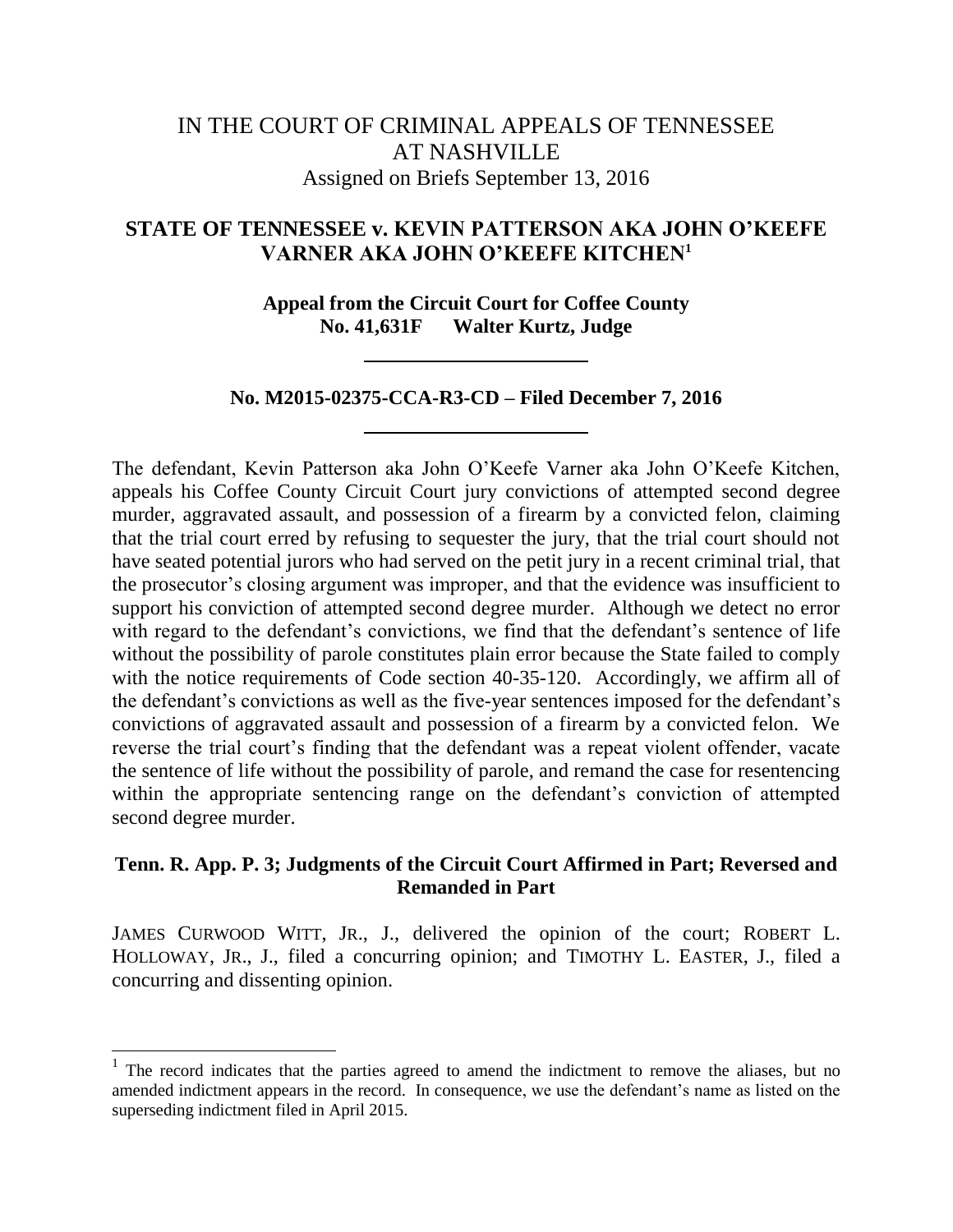John E. Nicoll, District Public Defender (on appeal); and Daniel Marshall, Nashville, Tennessee (at trial), for the appellant, Kevin Patterson aka John O"Keefe Varner aka John O"Keefe Kitchen.

Herbert H. Slatery III, Attorney General and Reporter; Brent C. Cherry, Assistant Attorney General; and Craig Northcott, District Attorney General, for the appellee, State of Tennessee.

#### **OPINION**

The defendant's convictions relate to events that occurred on February 9, 2013, in Manchester. On that date, the defendant shot Scott Wilfong once in the hip and struck Brandi Frazier in the face, sending her tumbling over the hood of a car.

The evidence adduced at trial established that Mr. Wilfong met the defendant for the first time during the first week of February 2013. The defendant's girlfriend drove Mr. Wilfong and Ms. Frazier to the liquor store in the defendant"s truck, and when they returned to the defendant's residence, the defendant pulled his girlfriend from the vehicle by her hair and struck her. He was apparently angry that she had driven his vehicle. Ms. Frazier shouted at the defendant to stop, and Mr. Wilfong, who had exited the vehicle before the defendant came outside, turned back to see what was happening. He saw Ms. Frazier strike the defendant in the head with a bottle of rum. Mr. Wilfong intervened, and the defendant warned Mr. Wilfong, "You need to put your b\*\*\*\* in check." Mr. Wilfong instructed Ms. Frazier to go home, and the defendant went into his house. The entire confrontation lasted "a whole five to ten minutes tops."

Several days later, Mr. Wilfong and Ms. Frazier, along with Ms. Frazier's children, went to the home of J.D. Martin and Heather Gilbert to have dinner and to discuss raising funds to bail a friend, Donald Brewer, out of jail. While there, Mr. Brewer"s estranged wife, Natalie Brewer, arrived with the defendant. Ms. Brewer knocked briefly before walking into the house. She walked directly to Ms. Frazier, who was seated on the sofa, and "started cursing at" and behaving aggressively toward Ms. Frazier, who had called Ms. Brewer "a snitch earlier that day." Ms. Gilbert, who had been a friend of Ms. Brewer's since high school, attempted to intervene.

In the meantime, the defendant knocked on the door and asked for Mr. Wilfong, saying that the two men had "unfinished business." Mr. Wilfong, who assumed that the defendant was referring to their only other previous encounter, "proceeded to take it outside," saying that he "was prepared to fight" given that the defendant's "tone" suggested that the two men "were probably about to be in a confrontation." When Mr. Wilfong, who was unarmed, got outside, he saw that the defendant had a handgun. At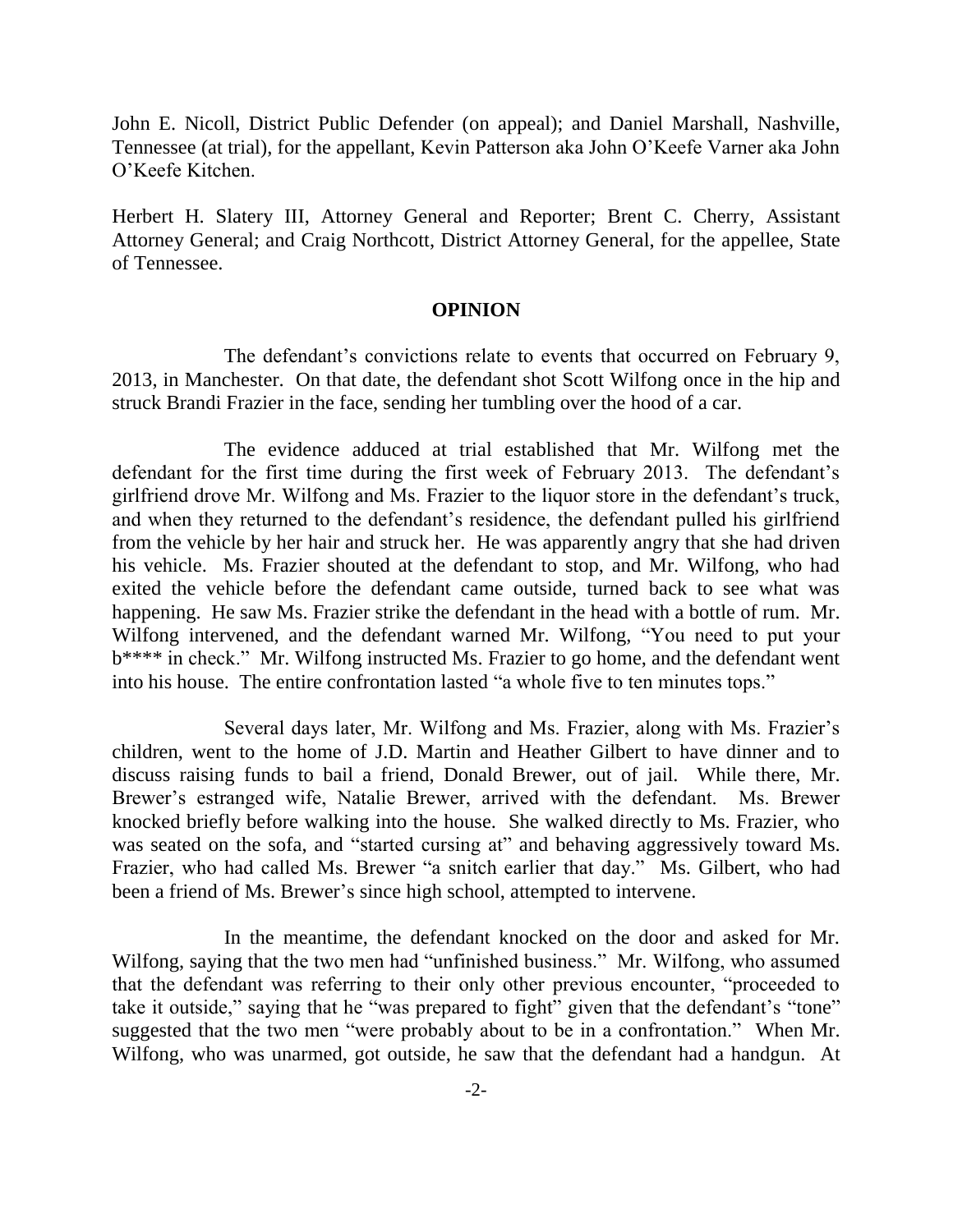that point, Mr. Wilfong told the defendant that he "wasn"t scared of the gun" and "motioned toward [the defendant]" as if "to hit him." The defendant "leaned back and shot at the same time, and" both men "froze for a split second." The defendant shot Mr. Wilfong in the right hip. When the defendant trained his gun on Mr. Wilfong a second time, Mr. Wilfong ran into the nearby woods.

From his vantage point, Mr. Wilfong saw Ms. Frazier run from the house. From her vantage point, Ms. Frazier observed the defendant "standing there pointing a gun towards the back of the house . . . like, where the woods were." When the defendant aimed the weapon at her, Ms. Frazier backed up toward Ms. Gilbert"s vehicle. The defendant then lowered the weapon and ran toward Ms. Frazier. As he went by, the defendant struck her in the face with enough force to send her flying over the hood of the car. He then got into his truck, where Ms. Brewer, who had already run from the house, was waiting. The two drove away.

Ms. Frazier telephoned 9-1-1, but the police did not arrive at any time that evening, apparently confused about the location of the ruckus. Within an hour, Mr. Wilfong and Ms. Frazier had decided to go after the defendant. Mr. Wilfong procured a bat, and the two drove around for several hours. When their search proved unsuccessful, they went to the hospital so that Mr. Wilfong could seek treatment for his gunshot wound. He explained that he did not go to the hospital immediately because he did not "have a good track record with everything, as far as police and stuff like that" and because he was primarily concerned with "getting even and not feeling like . . . a punk." Doctors decided, based upon an x-ray of Mr. Wilfong's hip, "that because it was clean, that there really wasn"t much they could do for [him]. It would cause more damage to take [the bullet] out than leave it in so" they released him.

Both Mr. Wilfong and Ms. Frazier identified the defendant as the perpetrator. The defendant, who had fled the jurisdiction to Las Vegas, Nevada, was not apprehended until a year and a half later.

The defendant elected not to testify and chose to present no proof. The parties stipulated that the defendant had been previously convicted of a felony involving the use of force, violence, and a deadly weapon.

Based upon the proof presented by the State, the jury convicted the defendant of attempted second degree murder, aggravated assault as charged, and possession of a firearm by a convicted felon as charged. Following a sentencing hearing at which the court found the defendant to be a repeat violent offender, the trial court sentenced the defendant to life without the possibility of parole for the conviction of attempted second degree murder. The court imposed sentences of five years for both of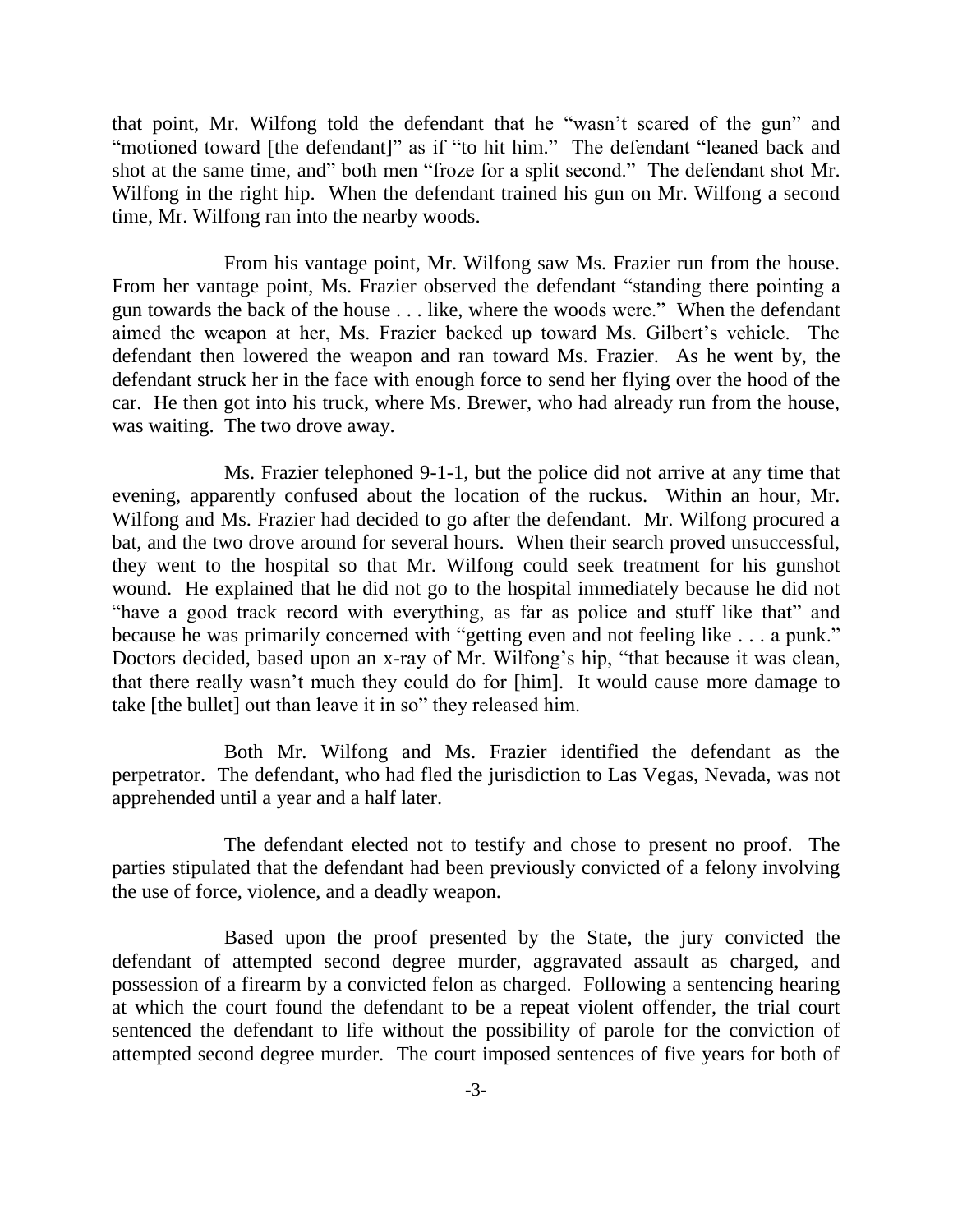the remaining convictions and ordered that they be served concurrently to one another and to the defendant"s sentence of life without the possibility of parole.

The defendant filed a timely but unsuccessful motion for new trial followed by a timely notice of appeal. In this appeal, the defendant contends that the trial court erred by refusing to sequester the jury and by refusing to excuse potential jurors who had served on the petit jury in a criminal trial the week before the defendant's trial. He also claims that the prosecutor"s closing argument to the jury contained an incorrect statement of the law and that the evidence is insufficient to support his conviction of attempted second degree murder.

#### *I. Sequestration*

The defendant first asserts that the successor trial judge erred by refusing to honor the order of sequestration filed by the original judge assigned to the case.

"Jury sequestration is now the exception rather than the general rule in Tennessee," *State v. Smith*, 418 S.W.3d 38, 46 (Tenn. 2013), because, in all but capital cases, "jurors shall only be sequestered at the sound discretion of the trial judge," T.C.A. § 40-18-116. In consequence, we review the trial court"s decision in this regard for an abuse of discretion.

Initially, as the State correctly points out, the transcript of the parties' discussion and the original trial judge"s ruling on this issue is not included in the record on appeal. The record does not contain any evidence the defendant might have presented in support of the motion. The duty to prepare an adequate appellate record falls on the appellant, *see State v. Ballard*, 855 S.W.2d 557, 560 (Tenn. 1993), and, in the absence of an adequate record, this court must presume the trial court's ruling was correct, *see State v. Richardson*, 875 S.W.2d 671, 674 (Tenn. Crim. App. 1993). Without the benefit of these items, plenary appellate review of this issue is impossible. In addition, as the State also correctly points out, the defendant"s claim is a conclusory allegation, totally unsupported by any argument or citation to relevant authorities. *See* Tenn. R. App. P.  $27(a)(7)$  ("The brief of the appellant shall contain . . . [a]n argument . . . setting forth . . . the contentions of the appellant with respect to the issues presented, and the reasons therefor, including the reasons why the contentions require appellate relief, with citations to the authorities and appropriate references to the record (which may be quoted verbatim) relied on[.]"). In consequence, the defendant has waived our consideration of this issue. *See* Tenn. Ct. Crim. App. R. 10(b) ("Issues which are not supported by argument, citation to authorities, or appropriate references to the record will be treated as waived in this court.").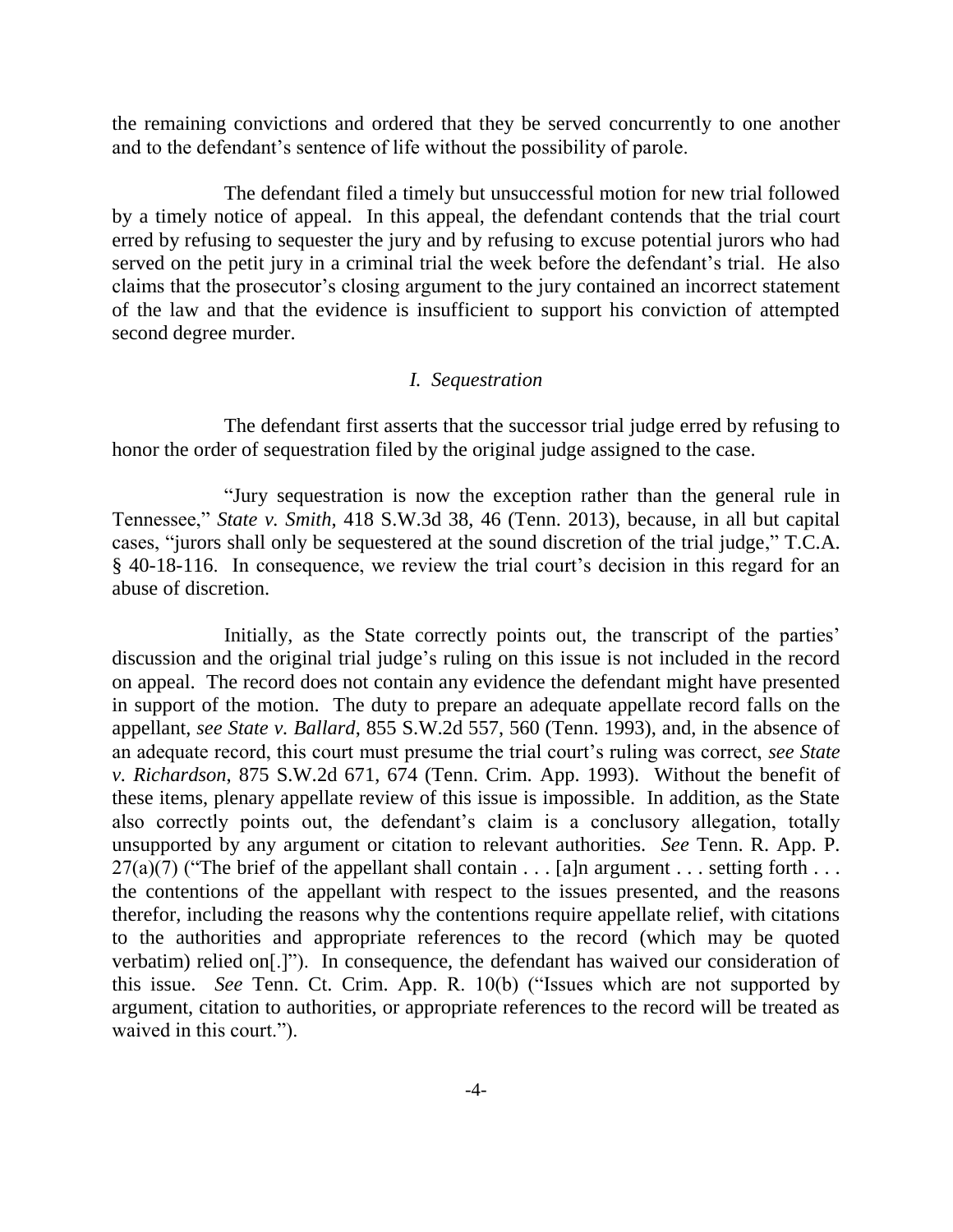We also observe that the defendant acknowledged that he presented no evidence in support of his original motion to sequester. Only three potential jurors indicated any familiarity with the case, and all three were excused for cause. Under these circumstances, the trial court did not abuse its discretion by refusing to sequester the jury.

#### *II. Members of the Jury Pool*

The defendant next contends that the trial court erred by seating as potential jurors individuals who had served on the petit jury in a criminal case the week before the defendant"s trial. The State argues that the defendant waived our consideration of this issue by failing to lodge a contemporaneous objection to the practice and by failing to include the issue as a ground for relief in his motion for new trial. We agree.

During voir dire, it became clear that a number of potential jurors had served on the petit jury in a criminal trial during the previous week. Defense counsel made the following remark about the circumstances:

> I don't have any kind of objection. I'm just  $-$  it's just a new thing for me for so many people who had just finished being on a jury to be pulled into this one for a town this size. So I'm just stating that for whatever it's worth. It just seems kind of odd, you know.

The trial court noted that in the past it had been common for jurors to sit for many consecutive weeks and concluded that nothing prohibited the jurors from serving again. The defendant made no further comment and did not raise the issue in his motion for new trial.

The defendant's failure to lodge a contemporaneous objection results in a waiver of the issue. *See* Tenn. R. Evid. 103; Tenn. R. App. P. 36(b) ("Nothing in this rule shall be construed as requiring relief be granted to a party responsible for an error or who failed to take whatever action was reasonably available to prevent or nullify the harmful effect of an error."); *see also State v. Killebrew*, 760 S.W.2d 228, 235 (Tenn. Crim. App. 1988) (waiver applies when the defendant fails to make a contemporaneous objection); *State v. Jenkins*, 733 S.W.2d 528, 532 (Tenn. Crim. App. 1987); State v. *Rhoden*, 739 S.W.2d 6, 11-12, 18 (Tenn. Crim. App. 1987). The defendant also waived our consideration of this issue by failing to raise the issue in his motion for new trial. *See* Tenn. R. App. P. 3(e) ("[I]n all cases tried by a jury, no issue presented for review shall be predicated upon error in . . . [any] ground upon which a new trial is sought, unless the same was specifically stated in a motion for a new trial; otherwise such issues will be treated as waived."); *see also State v. Martin*, 940 S.W.2d 567, 569 (Tenn. 1997)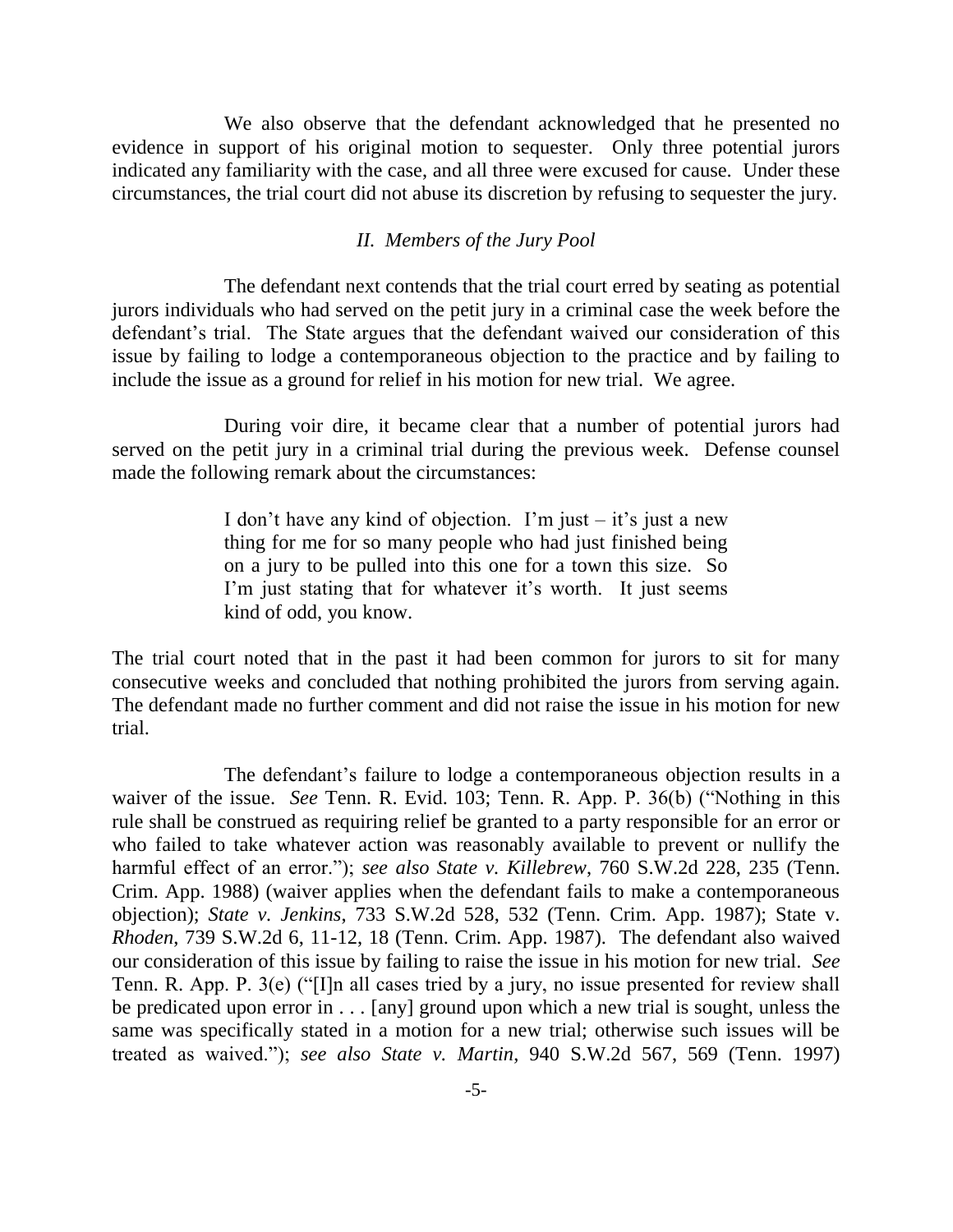(holding that a defendant relinquishes the right to argue on appeal any issues that should have been presented in a motion for new trial but were not raised in the motion); *State v. Dodson*, 780 S.W.2d 778, 780 (Tenn. Crim. App. 1989). Accordingly, we will not consider this issue.

#### *III. Sufficiency*

The defendant asserts that the evidence was insufficient to support his conviction of attempted second degree murder because the State failed to establish that the defendant did not accidentally discharge the firearm. The State contends that the evidence supports the conviction.

We review the defendant's claim of insufficient evidence mindful that our standard of review is whether, after considering the evidence in the light most favorable to the prosecution, any rational trier of fact could have found the essential elements of the crime beyond a reasonable doubt. Tenn. R. App. P. 13(e); *Jackson v. Virginia*, 443 U.S. 307, 319 (1979); *State v. Winters*, 137 S.W.3d 641, 654 (Tenn. Crim. App. 2003). This standard applies to findings of guilt based upon direct evidence, circumstantial evidence, or a combination of direct and circumstantial evidence. *State v. Dorantes*, 331 S.W.3d 370, 379 (Tenn. 2011).

When examining the sufficiency of the evidence, this court should neither re-weigh the evidence nor substitute its inferences for those drawn by the trier of fact. *Id.* Questions concerning the credibility of the witnesses, the weight and value of the evidence, as well as all factual issues raised by the evidence are resolved by the trier of fact. *State v. Cabbage*, 571 S.W.2d 832, 835 (Tenn. 1978). Significantly, this court must afford the State the strongest legitimate view of the evidence contained in the record as well as all reasonable and legitimate inferences which may be drawn from the evidence. *Id.*

As charged in this case, "[s]econd degree murder is . . . [a] knowing killing of another." T.C.A. § 39-13-210(a). "A person acts knowingly with respect to a result of the person"s conduct when the person is aware that the conduct is reasonably certain to cause the result." *Id.* § 39-11-302(b). Criminal attempt occurs when a person "acting with the kind of culpability otherwise required for the offense . . . [a]cts with intent to complete a course of action or cause a result that would constitute the offense, under the circumstances surrounding the conduct as the person believes them to be, and the conduct constitutes a substantial step toward the commission of the offense." *Id.* § 39-12-  $101(a)(3)$ . To qualify as a "substantial step," the person's "entire course of action" must be "corroborative of the intent to commit the offense." *Id.* § 39-12-101(b).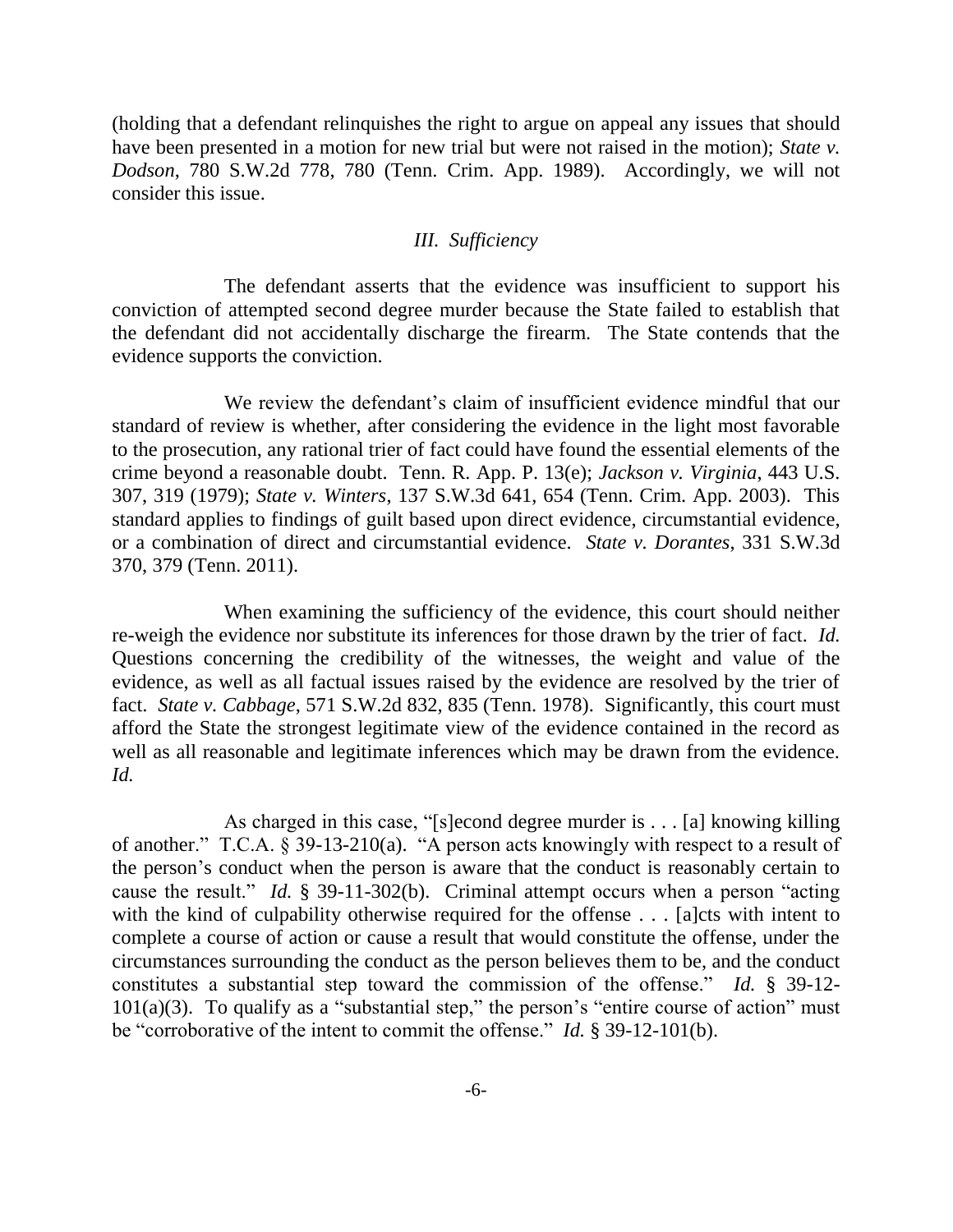The evidence adduced at trial, in the light most favorable to the State, established that the defendant went to Mr. Martin"s residence and asked Mr. Wilfong to come outside to settle some "unfinished business," apparently a reference to their earlier encounter. When Mr. Wilfong got outside, the defendant pulled out a handgun and pointed it at Mr. Wilfong. Mr. Wilfong charged, and the defendant fired the gun. Although the defendant argued that he accidentally fired the weapon, the jury, as the trier of fact, was free to reject his theory. In our view, the evidence supports the jury"s conclusion that the defendant committed attempted second degree murder.

#### *IV. Closing Argument*

The defendant claims that the prosecutor engaged in misconduct by improperly arguing to the jury an incorrect statement of the law. The State again asserts that the defendant waived consideration of this issue by failing to lodge a contemporaneous objection and by failing to raise the issue in his motion for new trial. Again, we agree with the State.

The defendant contends that the following argument was improper:

. . . . You stick a gun in someone"s face after you have picked a fight with them, even if you buy the theory that he was stepping back that he accidentally pulled the trigger, guess what, he acted with awareness that his conduct could result in the death of Scottie Wilfong. The fancy term for that is attempted second-degree murder. So based on what the defendant just argued, you-all are the barrier between attempted second-degree murder and attempted first degree murder.

The defendant argues that this argument was a misstatement of the law because second degree murder is a result-of-conduct offense.

As stated above, the failure to lodge a contemporaneous objection to the challenged argument and to raise the issue in the motion for new trial results in the waiver of plenary review. Moreover, we see no basis for noticing the error despite waiver. *See* Tenn. R. App. P. 36(b). Even assuming that the argument was improper, in light of the overwhelming evidence of the defendant's guilt, it would be harmless. Thus, nothing suggests that ""a substantial right of the accused [was] adversely affected"" or that ""consideration of the error is "necessary to do substantial justice.""" *See State v. Smith*, 24 S.W.3d 274, 282, 283 (Tenn. 2000) (quoting *State v. Adkisson*, 899 S.W.2d 626, 641-42 (Tenn. Crim. App. 1994)).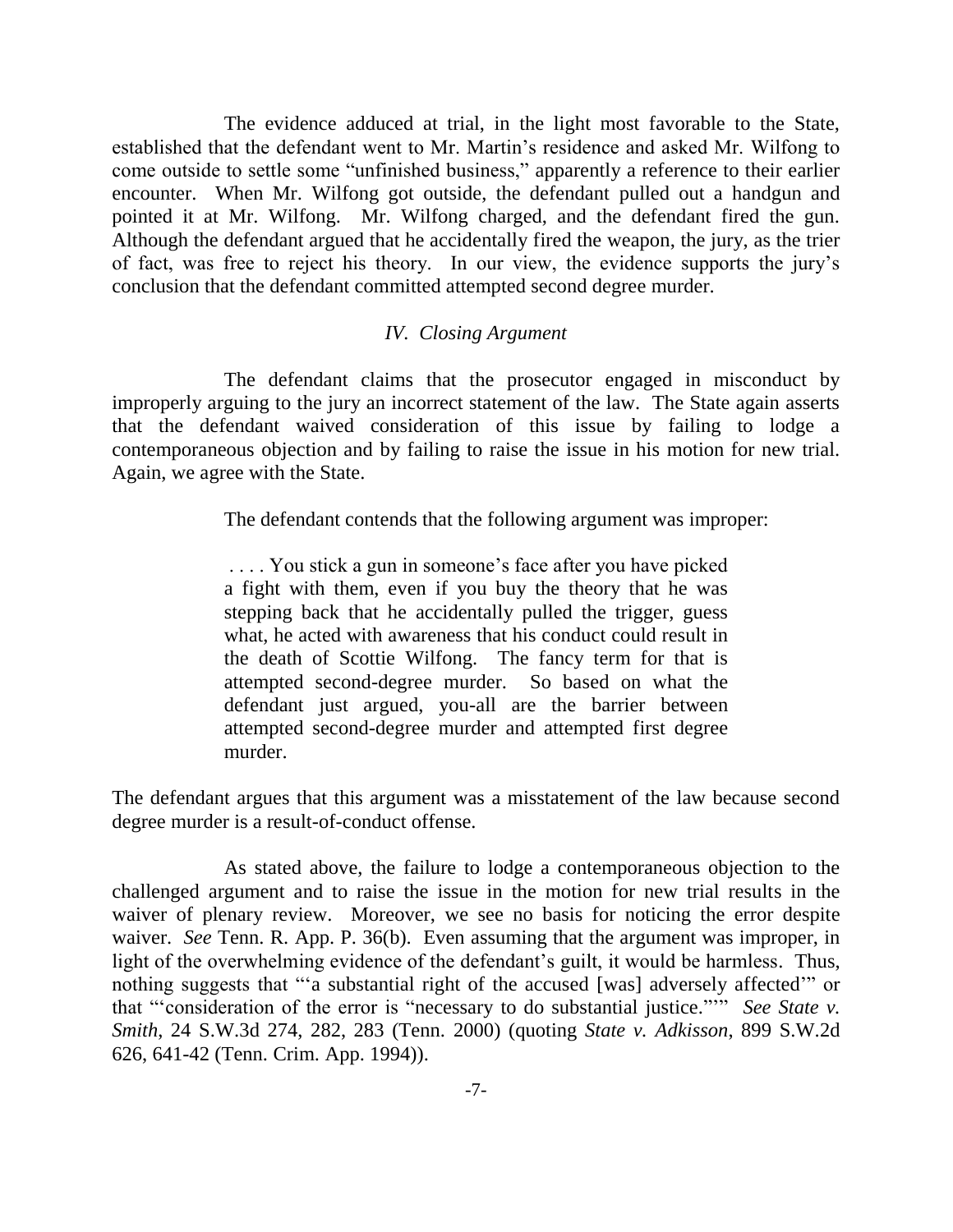#### *V. Sentencing*

Although not raised by the parties, we notice plain error in the defendant"s sentence of life without parole. This court will grant relief for plain error pursuant to Rule 36(b) only when:

> "(1) the record clearly establishes what occurred in the trial court; (2) the error breached a clear and unequivocal rule of law; (3) the error adversely affected a substantial right of the complaining party; (4) the error was not waived for tactical purposes; and (5) substantial justice is at stake."

*State v. Cooper*, 321 S.W.3d 501, 506 (Tenn. 2010) (quoting *State v. Hatcher*, 310 S.W.3d 788, 808 (Tenn. 2010)).

An offender becomes qualified for sentencing as a repeat violent offender by meeting the requirements in Code section 40-35-120(a), which provides three avenues of qualification. Subsections (a)(1) and (a)(2) of Code section  $40-35-120$  provide for repeat violent offender sentencing for an offender convicted of a crime classified as a violent offense in subsection (b)(1) when the defendant "[h]as at least two (2) prior convictions for offenses classified in subdivision (b)(1) or (b)(2) as a violent offense." T.C.A. §  $40-35-120(a)(1)-(2)$ . Subsections (a)(3) and (a)(4) provide for repeat violent offender sentencing for an offender convicted of a crime classified as a violent offense in subsection  $(c)(1)$  when the defendant "[h]as at least one  $(1)$  conviction for an offense classified in subdivision (c)(1) or (c)(2) as a violent offense." *Id.* § 40-35-120(a)(3)-(4). Subsections (a)(5) and (a)(6) provide for repeat violent offender sentencing for a defendant convicted of an offense classified as a violent offense in subsection (d)(1) when the defendant "[h]as at least one (1) prior conviction for an offense classified in subdivision (d)(1) or (d)(2) as a violent offense with the exception of the prior offense of robbery by use of a deadly weapon as listed in  $\S$  40-35-118(a)." *Id.*  $\S$  40-35-120(a)(5)-(6). Although there is some overlap among the lists of offenses enumerated as violent offenses in subsections (b)(1), (c)(1), and (d)(1), the lists are not identical. *See id.* § 40- $35-120(b)(1)$ , (c)(1), (d)(1). As a result, an offense may qualify as a "violent offense" under one subsection of Code section 40-35-120 but not another.

In addition to the three distinct avenues of qualification, Code section 40- 35-120 ties the method of counting prior convictions as well as the definition of a qualifying "prior conviction" to the avenue of repeat violent offender sentencing that the State seeks in an individual case. To this end, Code section 40-35-120(e) provides: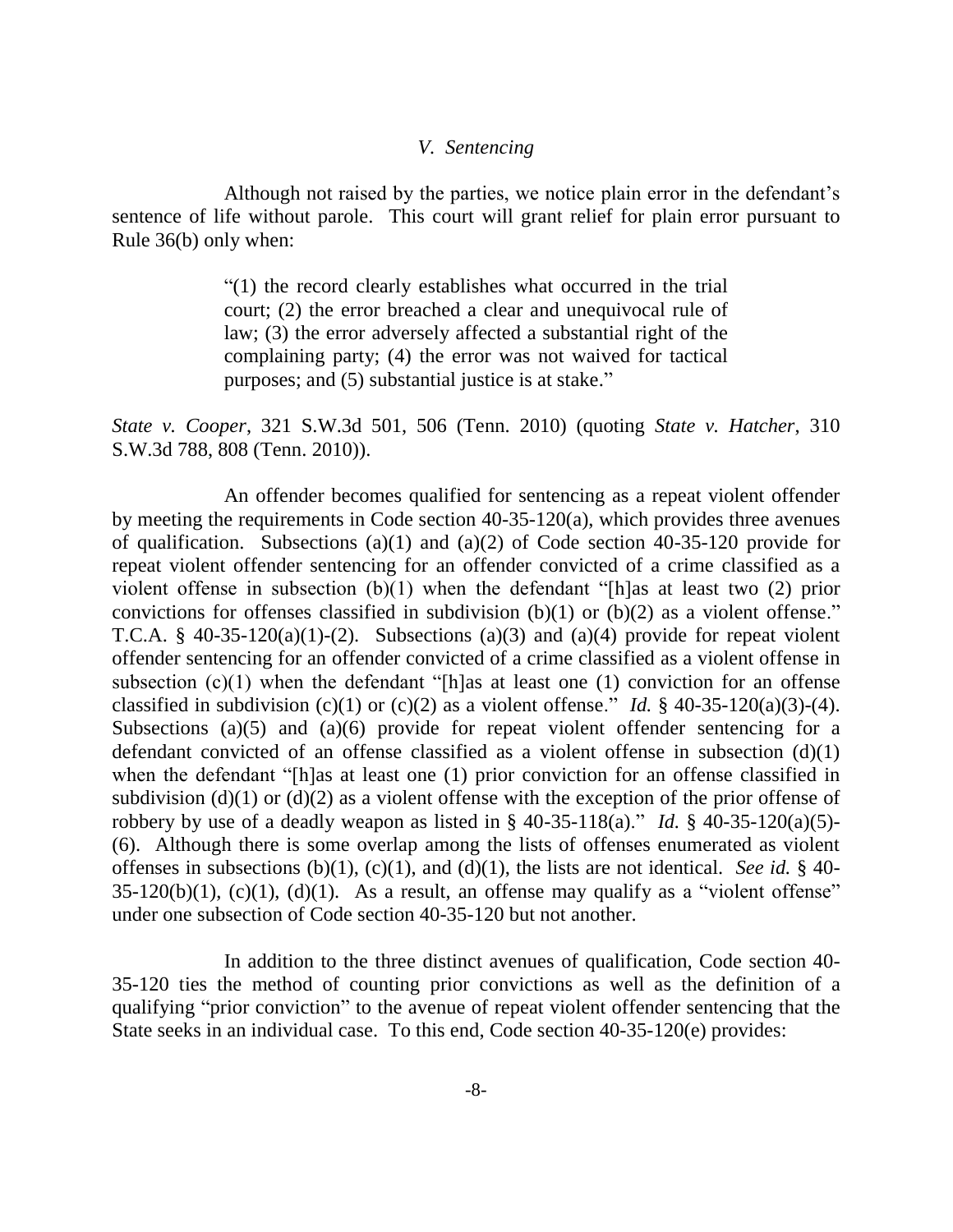(e) In determining the number of prior convictions a defendant has received:

(1) "Prior conviction" means a defendant serves and is released from a period of incarceration for the commission of an offense or offenses so that a defendant must:

(A) To qualify under subdivision (a)(1) and (a)(2), have served two (2) separate periods of incarceration for the commission of at least two (2) of the predicate offenses designated in subdivision  $(b)(1)$  or  $(b)(2)$  before committing an offense designated in subdivision (b)(1);

(B) To qualify under subdivision  $(a)(3)$  and  $(a)(4)$ , at least one (1) separate period of incarceration for the commission of a predicate offense designated in subdivision  $(c)(1)$  or  $(c)(2)$  before committing an offense designated in subdivision  $(c)(1)$ ; or

(C) To qualify under subdivision (a)(5) and (a)(6), at least one (1) separate period of incarceration for the commission of a predicate offense designated in subdivision  $(d)(1)$  or  $(d)(2)$ , with the exception of the prior offense of robbery by use of a deadly weapon as listed in § 40-35- 118(a), before committing an offense designated in subdivision  $(d)(1)$ ;

T.C.A. § 40-35120(e)(1). The statute also contains a specific definition of "separate period of incarceration":

> (2) "Separate period of incarceration" includes a sentence to a community correction program pursuant to chapter 36 of this title, a sentence to split confinement pursuant to § 40-35-306 or a sentence to a periodic confinement pursuant to § 40-35-307. Any offense designated as a violent offense pursuant to subsection (b), (c) or (d) that is committed while incarcerated or committed while the prisoner is assigned to a program whereby the prisoner enjoys the privilege of supervised release into the community, including, but not limited to, work release, educational release, restitution release, medical furlough or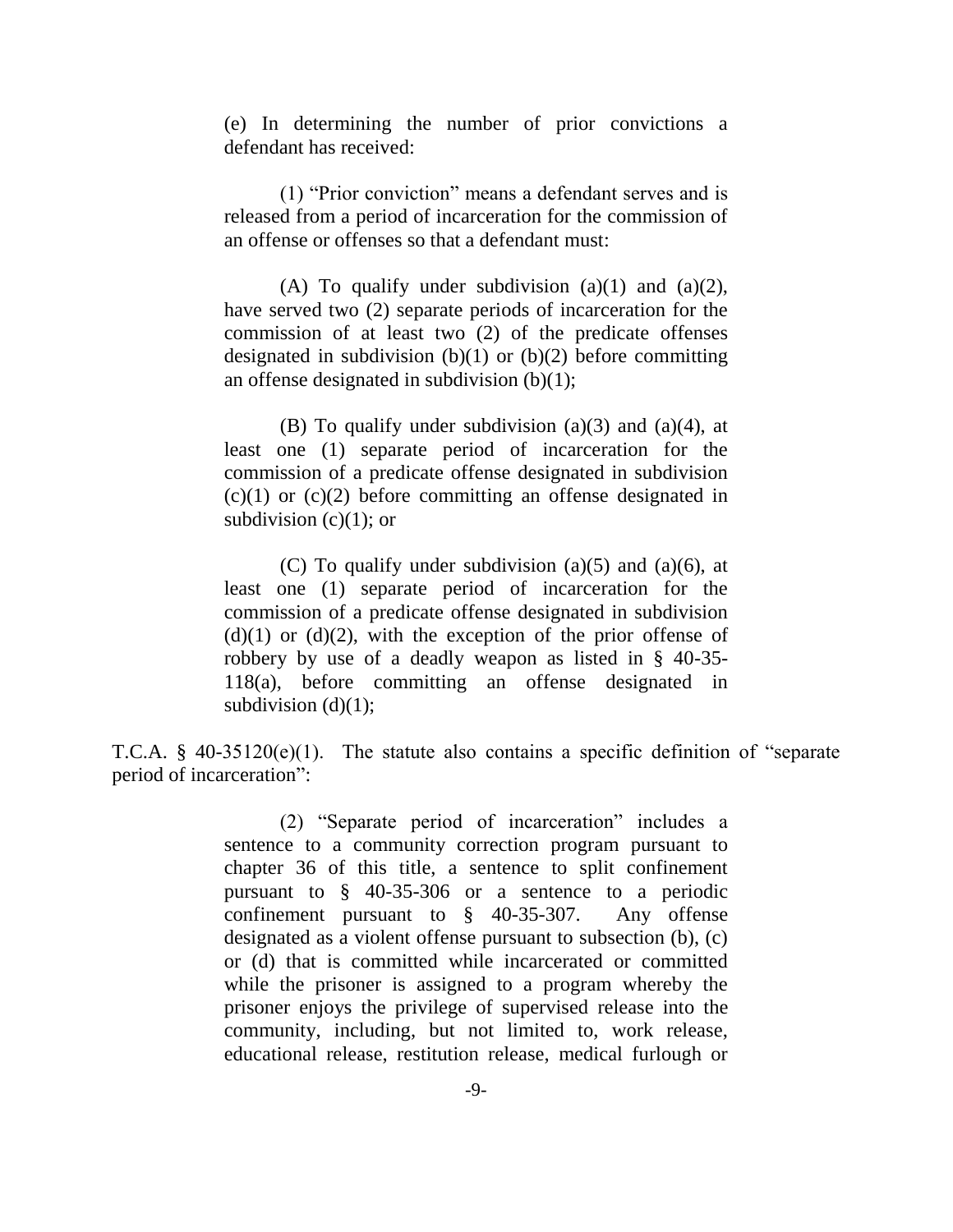that is committed while on escape status from any correctional institution shall be considered as a separate period of incarceration;

*Id.* § 40-35-120(e)(2). Juvenile adjudications do not become qualifying prior convictions "unless the juvenile was convicted of the predicate offense in a criminal court and sentenced to confinement in the department of correction." *Id.* § 40-35-120(e)(3).

> "Prior convictions" include convictions under the laws of any other state, government or country that, if committed in this state, would have constituted a predicate offense in subsection (b), (c) or (d) if there are separate periods of incarceration in the other state as required by subdivision (e)(1). If a felony from a jurisdiction other than Tennessee is not a named predicate offense specified in subsection (b), (c) or (d) in this state and if the elements of the felony are the same as a designated predicate offense, it shall be considered a prior conviction; provided, that there are separate periods of incarceration in the other state as required in subdivision  $(e)(1)$ .

*Id.* § 40-35-120(e)(4).

Code section 40-35-120 also requires that the State provide pretrial notice of its intent to seek sentencing as a repeat violent offender:

> The district attorney general shall file a statement with the court and the defense counsel within forty-five (45) days of the arraignment pursuant to Rule 10 of the Rules of Criminal Procedure that the defendant is a repeat violent offender. The statement, which shall not be made known to the jury determining the guilt or innocence of the defendant, shall set forth the dates of the prior periods of incarceration, as well as the nature of the prior conviction offenses. If the notice is not filed within forty-five (45) days of the arraignment, the defendant shall be granted a continuance so that the defendant will have forty-five (45) days between receipt of notice and trial.

T.C.A. § 40-35-120(i)(2).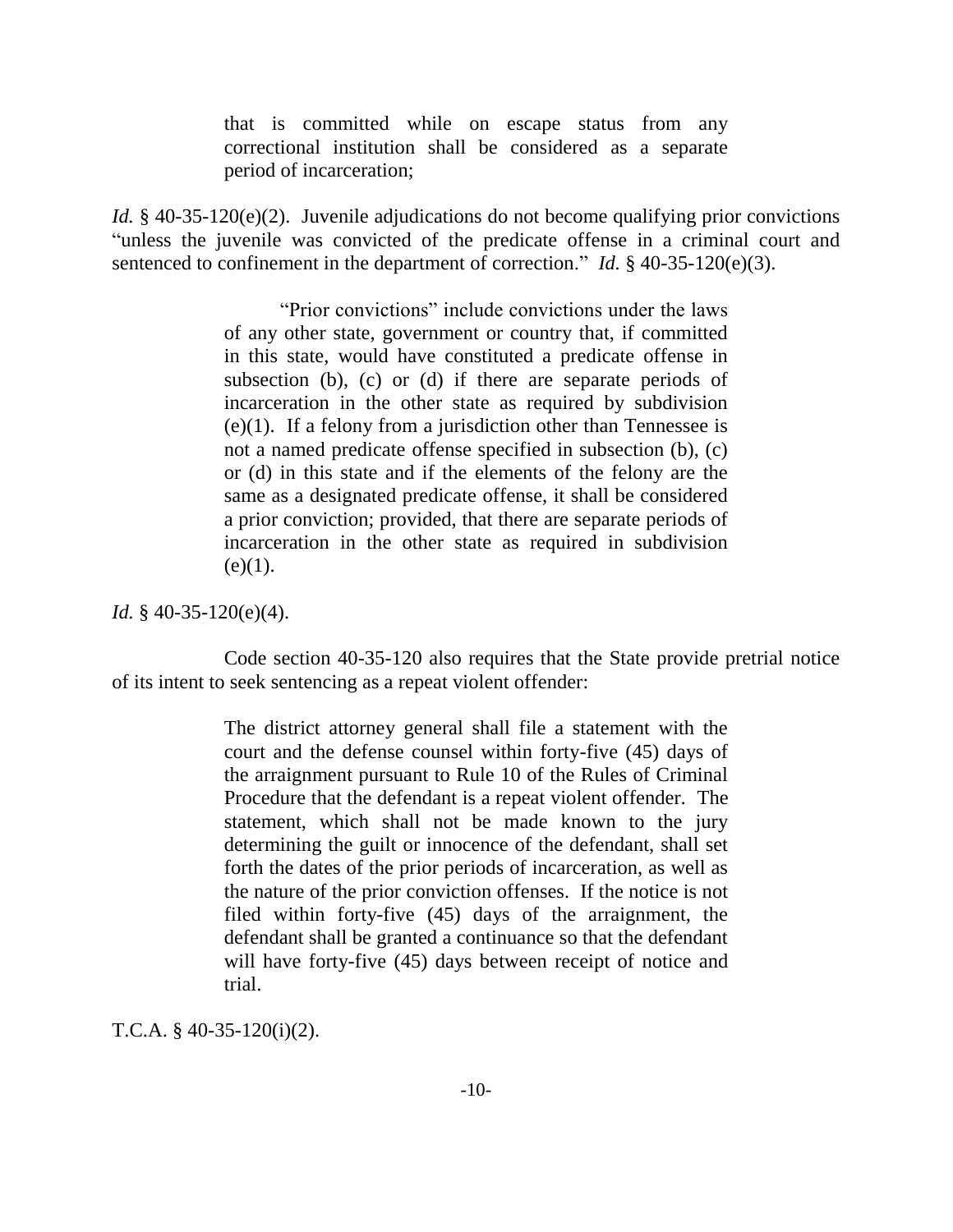In *State v. Cooper*, the supreme court examined the notice requirement in Code section 40-35-120(i)(2). After Cooper was charged with aggravated rape and aggravated assault, the State "filed a "Notice of Intention to Use Prior Bad Acts for Impeachment and Enhancement of Sentence" that purported to ""give[] notice of defendant's prior convictions" and that listed "Sodomy (felony) 3 counts' as a prior conviction of Mr. Cooper in the circuit court in Klamath Falls, Oregon." That notice did not "mention Mr. Cooper"s status as a repeat violent offender." *Cooper*, 321 S.W.3d at 503. After Cooper was convicted of the charged offenses,

> the State filed a "Sentencing Position" in which it asserted that the conviction placed Mr. Cooper in the category of a "repeat violent offender" requiring a sentence of "imprisonment for life without possibility of parole" pursuant to Tennessee Code Annotated section 40-35-120 (2006), commonly referred to as the "three strikes" law. The State based this assertion on the notice "furnished . . . on May 12, 2003[,] that it would use prior sodomy convictions in Oregon in 1995 for sentencing purposes."

*Id.* at 504. As the supreme court observed, Cooper did not object to the timing or sufficiency of the State's notice of his status as a repeat violent offender. *Id.* "The trial court raised the issue sua sponte and concluded that Mr. Cooper had not shown that he was prejudiced by deficiencies in the State's notice." *Id.* The defendant raised the issue of the sufficiency of the notice in his motion for new trial but did not raise the issue on appeal. This court examined the issue for plain error and concluded that the defendant could not establish prejudice despite the defective pretrial notice, noting Cooper"s awareness that the State was seeking repeat violent offender sentencing and the evidence presented at the sentencing hearing. *State v. Ralph Byrd Cooper, Jr.*, No. E2008-02044- CCA-R3-CD (Tenn. Crim. App., Knoxville, Aug. 3, 2009), *aff'd in part, rev'd in part*, 321 S.W.3d 501 (Tenn. 2010) ("Although the post-verdict filing of the Code section 40- 35-120(i)(2) statement clearly breached an unequivocal rule of law, we cannot glean from the record whether the violation of the statute adversely affected the defendant.").

The supreme court first rejected Cooper's argument that the State had failed to establish beyond a reasonable doubt that he had served separate periods of incarceration as required by Code section 40-35-120, concluding "that the certified Oregon judgment constituted proof beyond a reasonable doubt that Mr. Cooper had previously served a separate period of incarceration." *Id.* at 506.

The court then considered Cooper"s challenge to the sufficiency of the State's notice seeking a sentence of life without parole under the repeat violent offender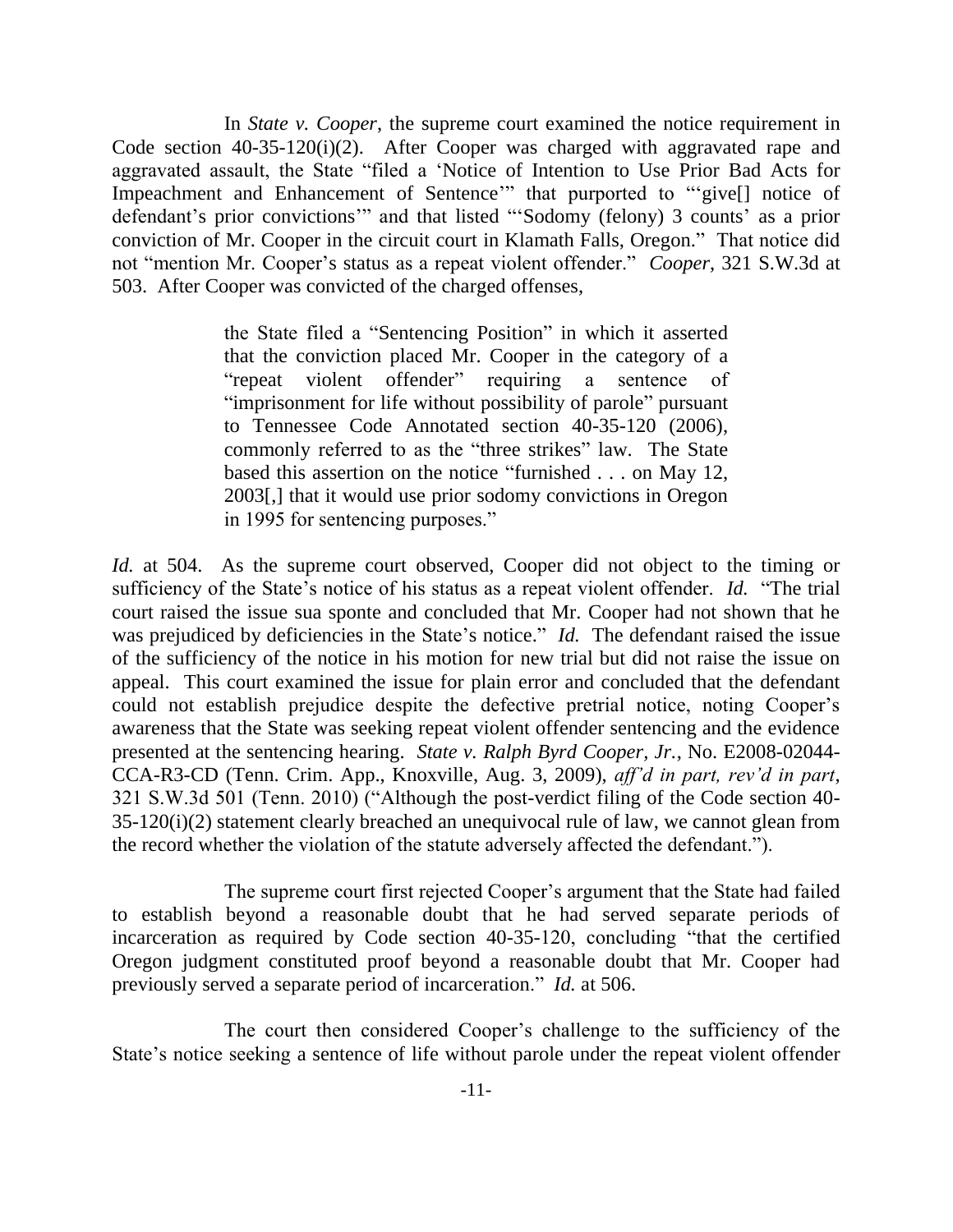statute. Examining first "the pretrial filing on May 12, 2003," the court observed that the notice "failed to state that Mr. Cooper is a repeat violent offender" and "also failed to set forth the nature of the sodomy conviction as a qualifying prior conviction and the dates of the prior period of incarceration, both of which are required by section  $40-35-120(i)(2)$ ." *Id.* The court concluded that "[a]s a result of these omissions, the May 12, 2003 filing did not qualify as notice pursuant to the repeat violent offender statute." *Id.* The high court also concluded that "[t]he failure to file this notice prior to trial breached a clear and unequivocal rule of law that post-trial filing of the "Sentencing Position" failed to cure." *Id.*

The court noted that it had not before "addressed the effect of filing notice of the repeat violent offender status after trial and whether such notice affects a substantial right of the defendant" and observed that "[t]he notice requirement in the repeat violent offender statute is similar to that in Tennessee Code Annotated section 40- 35-202(a) (2006), which requires the State to provide notice not less than ten days before trial of its intent to seek enhanced punishment." Ultimately, however, the court concluded that, "[i]n light of the similar punishments," the notice requirement in Code section  $40-35-120(i)(2)$  was more akin to "the notice requirement for intent to seek imprisonment for life without the possibility of parole for first degree murder." *Cooper*, 321 S.W.3d at 507. The high court thus held that the Code section 40-35-120(i)(2) notice must be filed prior to trial and must comply with the requirements set forth in the statute to be effective. *See id.* at 507-08. The supreme court *did not consider* the ameliorative effects of Cooper's actual knowledge of the State's intention to have him declared a repeat violent offender or the evidence presented at the sentencing hearing.

In this case, the record clearly establishes what occurred in the trial court. On January 1, 2015, 93 days after the filing of the original indictment and four months before the filing of the superseding indictment, the State filed a document styled "Notice of Prior Convictions." The document indicates that the State intended that this pleading operate as notice "pursuant to [R]ule 609(a)(3) of the Tennessee Rules of Evidence and T.C.A. § 40-35-202(a)  $\ldots$  of the following convictions that the State will seek to introduce to impeach the defendant's testimony, and/or to enhance the defendant's punishment." Unlike the deficient pretrial notice in *Cooper*, the document filed in this case provides that the State "also hereby gives notice to the defendant of its intent to seek to have him declared as a Repeat Violent Offender pursuant to T.C.A. § 40-35-120." The notice document does not indicate which of the provisions for repeat violent offender sentencing that the State seeks.

Like the pretrial notice deemed insufficient in *Cooper*, the notice document in this case lists the defendant's prior convictions, including theft (1985), possession of a firearm (1987), conspiracy (1987), aggravated assault (1990), facilitation of second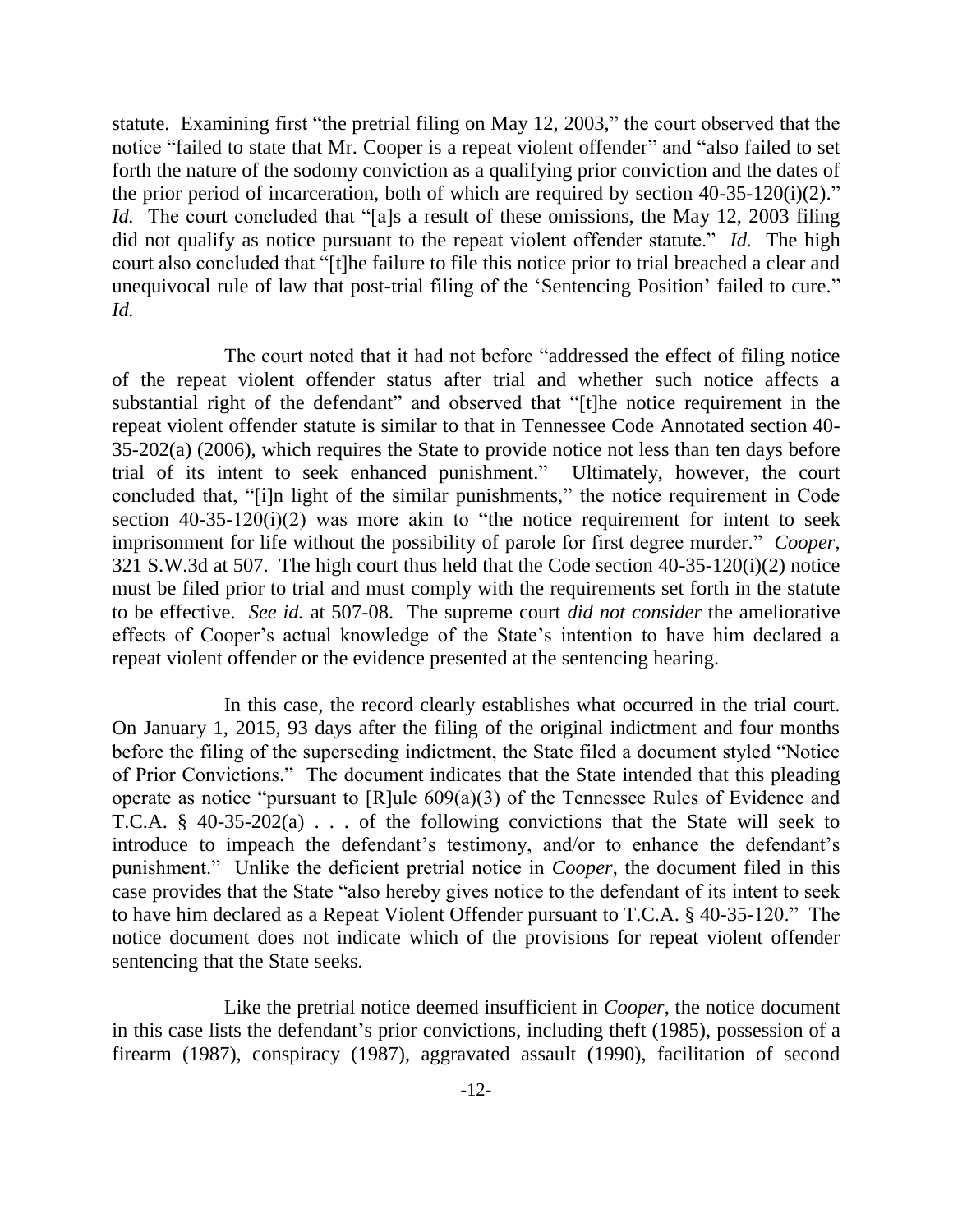degree murder (1992), possession of a weapon (1993), and second degree murder (1994), but does not indicate which of the prior convictions are qualifying convictions for sentencing as a repeat violent offender. Because the defendant was charged with attempted second degree murder, an offense classified as a violent offense in Code section  $40-35-120(b)(1)(B)$ , he was only subject to repeat violent offender sentencing if he had "at least two (2) prior convictions for offenses classified in subdivision (b)(1) or (b)(2) as a violent offense." T.C.A.  $\S$  40-35-120(a)(1)-(2). His previous convictions of facilitation of second degree murder and second degree murder appear to satisfy this requirement. In *Cooper*, however, the supreme court signaled that, for purposes of complying with the notice provision of Code section 40-35-120, mere listing of the name of the conviction without indicating specifically that it is a qualifying prior conviction for repeat violent offender status does not comply with the statutory requirements. The supreme court determined that the notice in *Cooper*, which "list[ed] 'Sodomy (felony) 3 counts' as a prior conviction of Mr. Cooper in the circuit court in Klamath Falls, Oregon" did not properly "set forth the nature of the" prior convictions as qualifying convictions for repeat violent offender status. *Cooper*, 321 S.W.3d at 503 (Tenn. 2010); *see also Ralph Byrd Cooper, Jr.*, No. E2008-02044-CCA-R3-CD ("Prior to trial, the State filed a "Notice of Intention to Use Prior Bad Acts for Impeachment and Enhancement of Sentence,' listing the defendant's previous convictions. This 'notice' included previous convictions of burglary and grand larceny in Roane County in 1988; convictions of theft of rental property and aggravated robbery in Blount County in 1995; two separate convictions of public intoxication in 1985 and 1987 and three convictions of passing worthless checks in 1997 in Knox County; and one conviction of theft in Klamath Falls, Oregon, in 1993. Further, the notice included an Oregon conviction on September 12, 1995, of three counts of "Sodomy (felony).""). Given the complex framework of qualifying prior convictions and the severity of the sentence to be imposed, it makes sense that the supreme court would require more than a list of the defendant"s prior convictions without setting forth which of those convictions are qualifying convictions as provided in Code section 40-35-120(a). Additionally, like the pretrial notice deemed insufficient in *Cooper*, the notice document in this case does not list "the dates of the prior period of incarceration," which is "required by section 40-35-120(i)(2)." *Cooper*, 321 S.W.3d at 506. Such information is a determinant in identifying prior qualifying convictions.

Although the court appeared, at one point, to indicate that substantial compliance with the notice requirement of Code section 40-35-120 would suffice, *see id.* (observing that "the only substantially compliant notice was filed after trial and therefore was ineffective), the court specifically held that "[a]s a result of the[] omissions" in the pretrial notice, that "filing *did not qualify as notice pursuant to the repeat violent offender statute*," *id.* at 506 (emphasis added.) Moreover, the court reversed the conclusion that this court had reached that, because the defendant had actual notice and